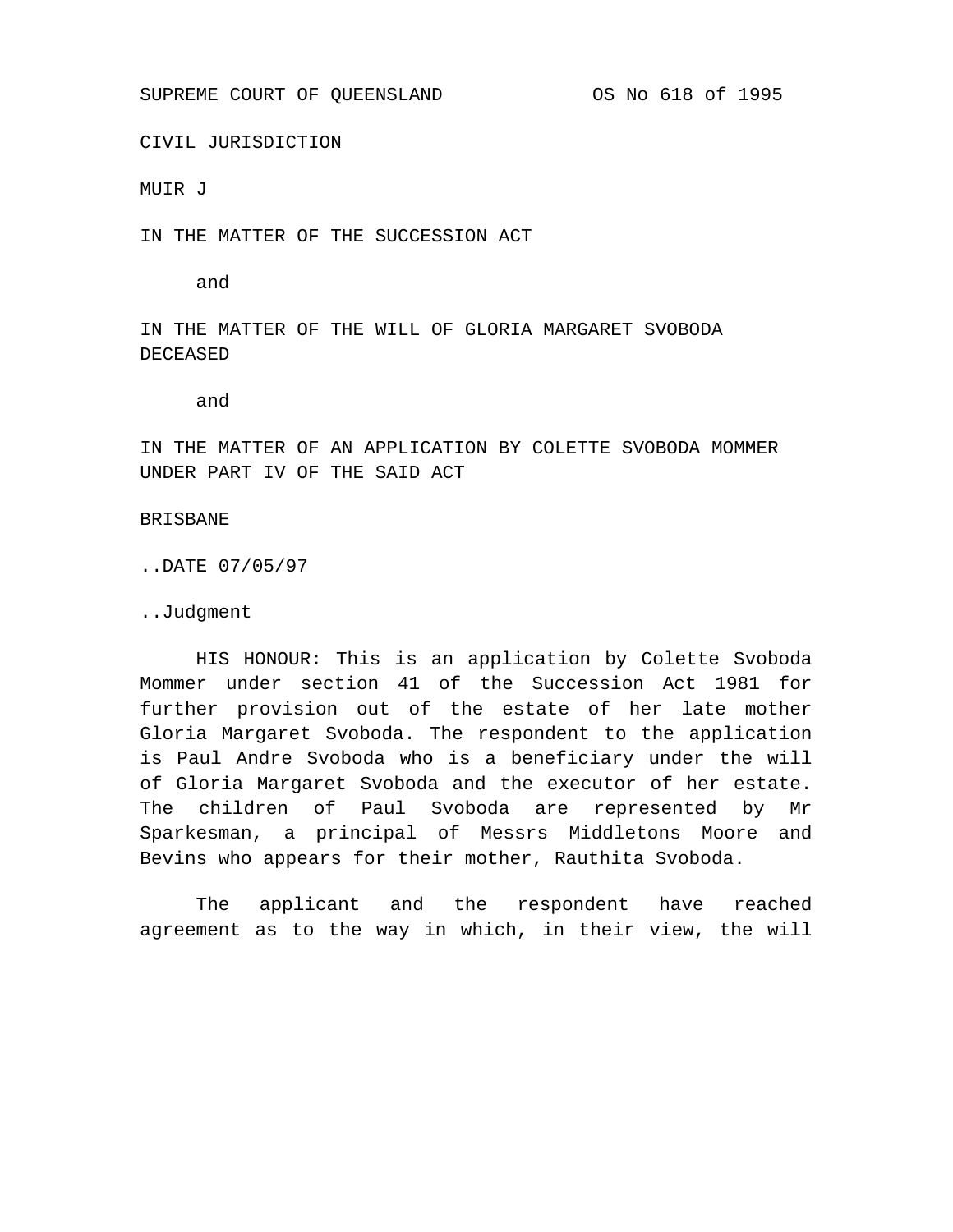ought be amended to allow for further and better provision for the applicant. The parties have entered into a deed of agreement, the principal effect of which is to protect the interest of children of the respondent who have a contingent entitlement to some of the residuary estate. Mr Sparkesman has considered the provisions of the will and the deed and expressed the opinion that the deed is not to the detriment of Helen and Solan Svoboda and is, in fact, more beneficial to them than the provisions of the will.

The size of the estate was approximately \$1.25 million at the date of death of the testatrix. The applicant's financial circumstances are relatively modest and she has particular vulnerability of an economic nature due to her ill health and diminishing prospects of employment. She has no children. She is now 41 years of age and her husband is some 30 years her senior.

I am satisfied that further provision ought be made for the applicant out of the estate. I am further satisfied that the alterations to the effect of the will and, in consequence, the further distribution to be made to the applicant in consequence of the draft order, which has been provided to me, and the terms of the deed are fair and reasonable. The terms of the proposed settlement will have the effect of depriving the children of the respondent of a contingent interest in the capital of 30 per cent of the balance of the residue set aside under clause 1(c) of the will. However, having regard to the terms of the deed, I do not consider that to be an impediment to the making of an order in terms of that initial deed and place with the papers -----

MRS MULLINS: I could hand you up another copy of the order because the other copy is with the deed. I just pointed out to my instructing solicitor in that draft order it has the orders are made by consent. I don't think that can be done strictly. I think "by consent" should be deleted.